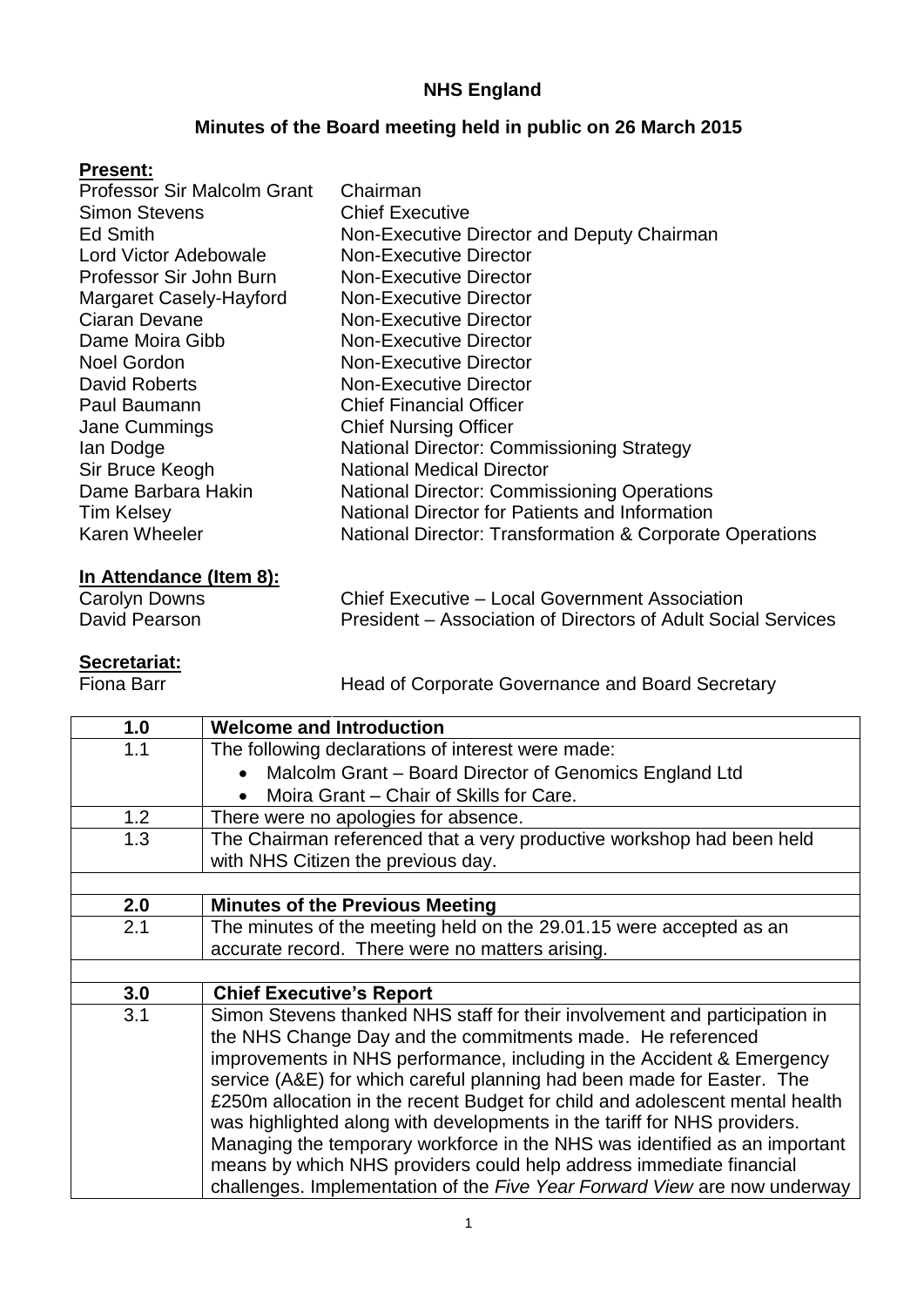|     | including new programmes on Obesity and Diabetes and the devolution of                                                                                    |  |
|-----|-----------------------------------------------------------------------------------------------------------------------------------------------------------|--|
|     | services in Manchester. NHS England's 2015/16 Business Plan (to be                                                                                        |  |
|     | discussed later on the agenda) laid out clear priorities in the period ahead.                                                                             |  |
| 3.2 | The Board received the report.                                                                                                                            |  |
|     |                                                                                                                                                           |  |
| 4.0 | NHS England 2015/16 Business Plan                                                                                                                         |  |
| 4.1 | Karen Wheeler introduced the Business Plan, explaining how it had been                                                                                    |  |
|     | developed over the preceding months; she thanked the Board for their input                                                                                |  |
|     | and comments.                                                                                                                                             |  |
| 4.2 | The Board welcomed the concisim of the document and the alignment of                                                                                      |  |
|     | activity and resource around ten clear priorities. It also noted that the                                                                                 |  |
|     | Department of Health was satisfied that the Business Plan 2015/16 met NHS                                                                                 |  |
|     | England's mandate commitments. The Board reflected that key to delivery                                                                                   |  |
|     | was a collaborative way of working between stakeholders, providers and                                                                                    |  |
|     | patients to bring about the necessary changes. They noted the importance of                                                                               |  |
|     | leadership and culture in the NHS to unlock the vision of the Business Plan                                                                               |  |
|     | and FYFV.                                                                                                                                                 |  |
| 4.3 | The Board confirmed that it was content with the priorities set out in the                                                                                |  |
|     | 2015/16 Business Plan and the associated budgets for programme and                                                                                        |  |
|     | running costs (as well as the delegation of detailed budgets to the Investment<br>Committee). Given there were still some minor changes to be made to the |  |
|     | document before final publication, the Board agreed to delegate final approval                                                                            |  |
|     | to the Chief Executive and Chairman.                                                                                                                      |  |
|     |                                                                                                                                                           |  |
| 5.0 | <b>Primary Care Co-Commissioning Update and Next Steps</b>                                                                                                |  |
| 5.1 | Ian Dodge briefly introduced the paper explaining how the new framework of                                                                                |  |
|     | co-commissioning primary care supported NHS England's vision for more                                                                                     |  |
|     | joined-up "place based" commissioning and was in line with the new deal for                                                                               |  |
|     | primary care signalled in the FYFV.                                                                                                                       |  |
| 5.2 | The Board noted that the Commissioning Committee was satisfied with the                                                                                   |  |
|     | new arrangements and had confidence that any conflicts of interest had been                                                                               |  |
|     | managed appropriately through the provision of statutory guidance and                                                                                     |  |
|     | training for lay members of Clinical Commissioning Groups (CCGs).                                                                                         |  |
| 5.3 | The Board was assured by the progress made. In line with NHS England's                                                                                    |  |
|     | policy on the co-commissioning of primary medical services, the Board                                                                                     |  |
|     | formally resolved to delegate primary medical service functions, as set out in                                                                            |  |
|     | delegations and delegation agreements, to CCGs that had been approved for                                                                                 |  |
|     | the purpose, and authorised the Chief Financial Officer to execute the new                                                                                |  |
|     | arrangements.                                                                                                                                             |  |
| 6.0 |                                                                                                                                                           |  |
| 6.1 | <b>New Care Models Programme: Overview</b><br>Ian Dodge advised the Board that the New Models of Care (NMC)                                               |  |
|     | programme was now up and running. There had been overwhelming interest                                                                                    |  |
|     | from the NHS resulting in a total of 269 applications being made which had                                                                                |  |
|     | been shortlisted to 63 of which 29 Vanguard Sites had been selected.                                                                                      |  |
| 6.2 | The Board asked how local patients and stakeholders had been engaged in                                                                                   |  |
|     | the process and were advised that empowerment and co-design with patients                                                                                 |  |
|     | and citizens were at the heart of the Vanguard model. In many instances,                                                                                  |  |
|     | the demand for change at a local level lay behind an NMC application.                                                                                     |  |
| 6.3 | The Board was advised that the plans for each Vanguard site would now be                                                                                  |  |
|     | subject to review and challenge so a tailored package of support could be put                                                                             |  |
|     | in place. To accelerate the pace of change and to inform future rounds, good                                                                              |  |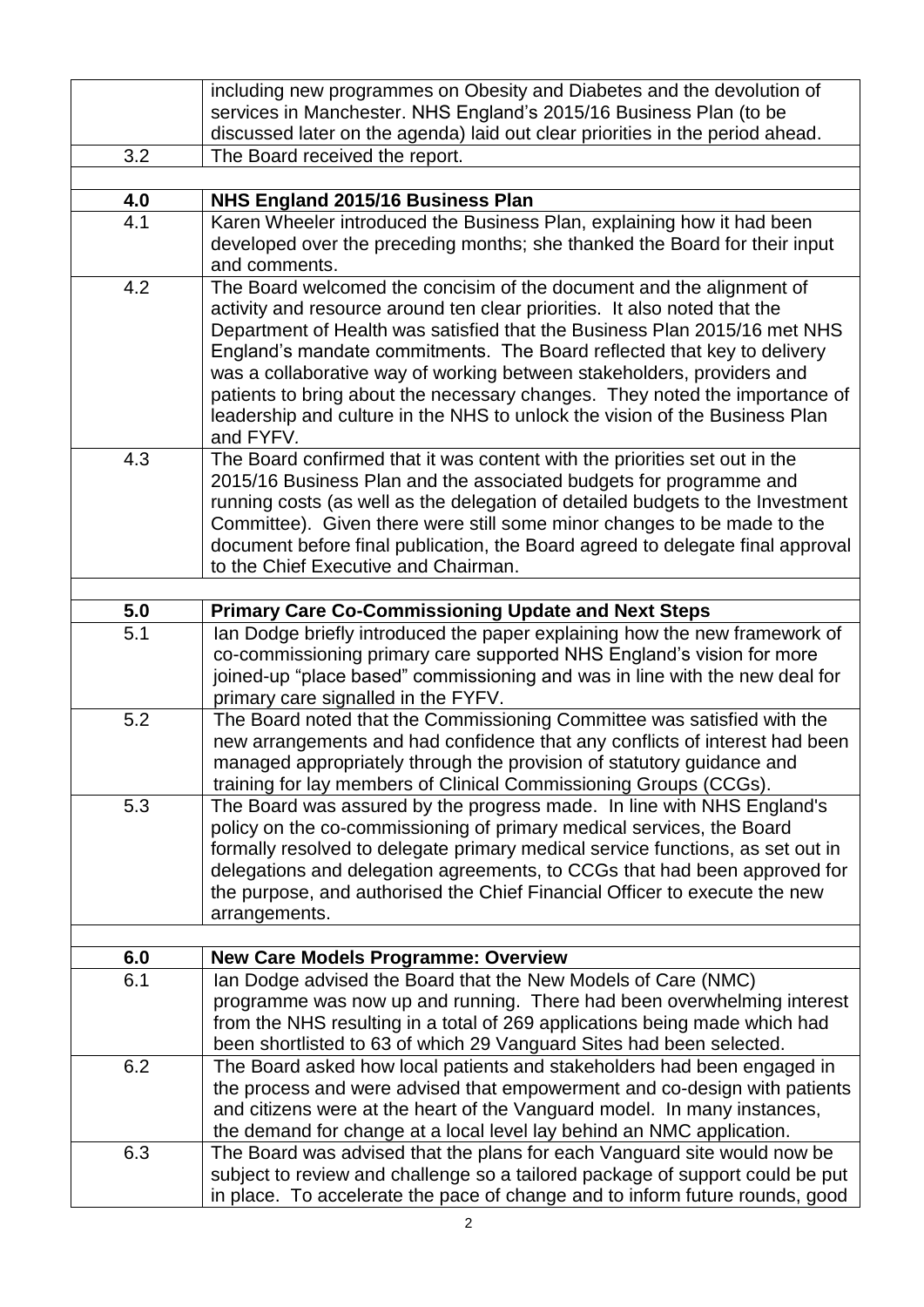|     | practice would be shared and there would be an analysis of the main barriers                                                                               |
|-----|------------------------------------------------------------------------------------------------------------------------------------------------------------|
|     | and the reasons why applications had been unsuccessful.                                                                                                    |
| 6.4 | The Board reflected that inviting the NHS to lead changes in how care was                                                                                  |
|     | organised and delivered represented a significant departure from the                                                                                       |
|     | traditional "top down" approach. There was clearly an appetite for using                                                                                   |
|     | innovation and new ways of working to resolve local challenges though                                                                                      |
|     | replicability across the country was key.                                                                                                                  |
| 6.5 | In closing, the Board wished its thanks to be conveyed to the team supporting                                                                              |
|     | the NMC programme.                                                                                                                                         |
|     |                                                                                                                                                            |
| 7.0 | Genomics: Update on NHS Preparedness for Delivery of the 100,000                                                                                           |
|     | <b>Genome Project</b>                                                                                                                                      |
| 7.1 | Tim Kelsey and Bruce Keogh updated the Board on the work to deliver the                                                                                    |
|     | 100,000 Genomes Project, including the designation of the first wave of NHS                                                                                |
|     | Genomic Medicine Centres which became operational from March 2015.                                                                                         |
| 7.2 | They explained that successful delivery of the project would position the NHS                                                                              |
|     | as a global leader and make a major contribution to the economy by                                                                                         |
|     | establishing the UK as the international base for genomics science and                                                                                     |
|     | industry. They highlighted the significance of the project in signalling a new                                                                             |
|     | era in personalised medicine, adding that it was being done at scale and                                                                                   |
|     | speed but safeguards had been put in place to support intellectual property,                                                                               |
|     | clinical governance and technical assurance.                                                                                                               |
| 7.3 | The Board noted the considerable progress made by the NHS Genomics                                                                                         |
|     | Medicines Centres, NHS England and Genomics England Ltd in delivering a                                                                                    |
|     | complex programme within ambitious timescales and agreed to receive a                                                                                      |
|     | paper at a future meeting on plans for realising a new era of personalised                                                                                 |
|     | genomic medicine once the 100,000 Genomes Project had been completed.                                                                                      |
| 7.4 | Bruce Keogh sought and received the Board's approval to undertake a                                                                                        |
|     | scoping exercise to help the Board understand the implications of emerging                                                                                 |
|     | technologies, particularly genomics and associated IT, on the NHS.                                                                                         |
|     |                                                                                                                                                            |
| 8.0 | Adult Social Care - the Service and its Role in an Integrated Service                                                                                      |
| 8.1 | The Chairman welcomed Carolyn Downs, the Chief Executive of the Local                                                                                      |
|     | Government Association, and David Pearson, the President of the                                                                                            |
|     | Association of Directors of Adult Social Services, and invited them to present                                                                             |
|     | their report.                                                                                                                                              |
| 8.2 | They provided an overview of Adult Social Care (ASC) in England and its fit                                                                                |
|     | within an integrated system, advising the Board that ASC was entering a                                                                                    |
|     | period of significant change from April 2015 to implement the reforms of the                                                                               |
|     | Care Act. They also noted that the service remained under considerable                                                                                     |
|     | financial pressure, in light of changes in legislation and demography, and that                                                                            |
|     | the ability of the NHS to continue to make its efficiency savings would be                                                                                 |
|     | compromised if ASC funding was not protected at reasonable levels.                                                                                         |
| 8.3 | In discussion the Board considered the importance of making best use of the                                                                                |
|     | strengths of both the NHS and ASC and recognised the role that social care                                                                                 |
|     | played as part of a sustainable NHS. It also reflected on the benefits of a                                                                                |
|     | funding settlement which included both health and social care and was                                                                                      |
|     | underpinned by a shared outcomes framework which aligned financial                                                                                         |
|     | incentives. The importance of joining up health and social care for the                                                                                    |
|     | benefits of patients was recognised as was the transformative role of                                                                                      |
|     |                                                                                                                                                            |
|     |                                                                                                                                                            |
|     | personalised budgets. The Board agreed that only through closer working, at<br>both a national and local level, would health and social services really be |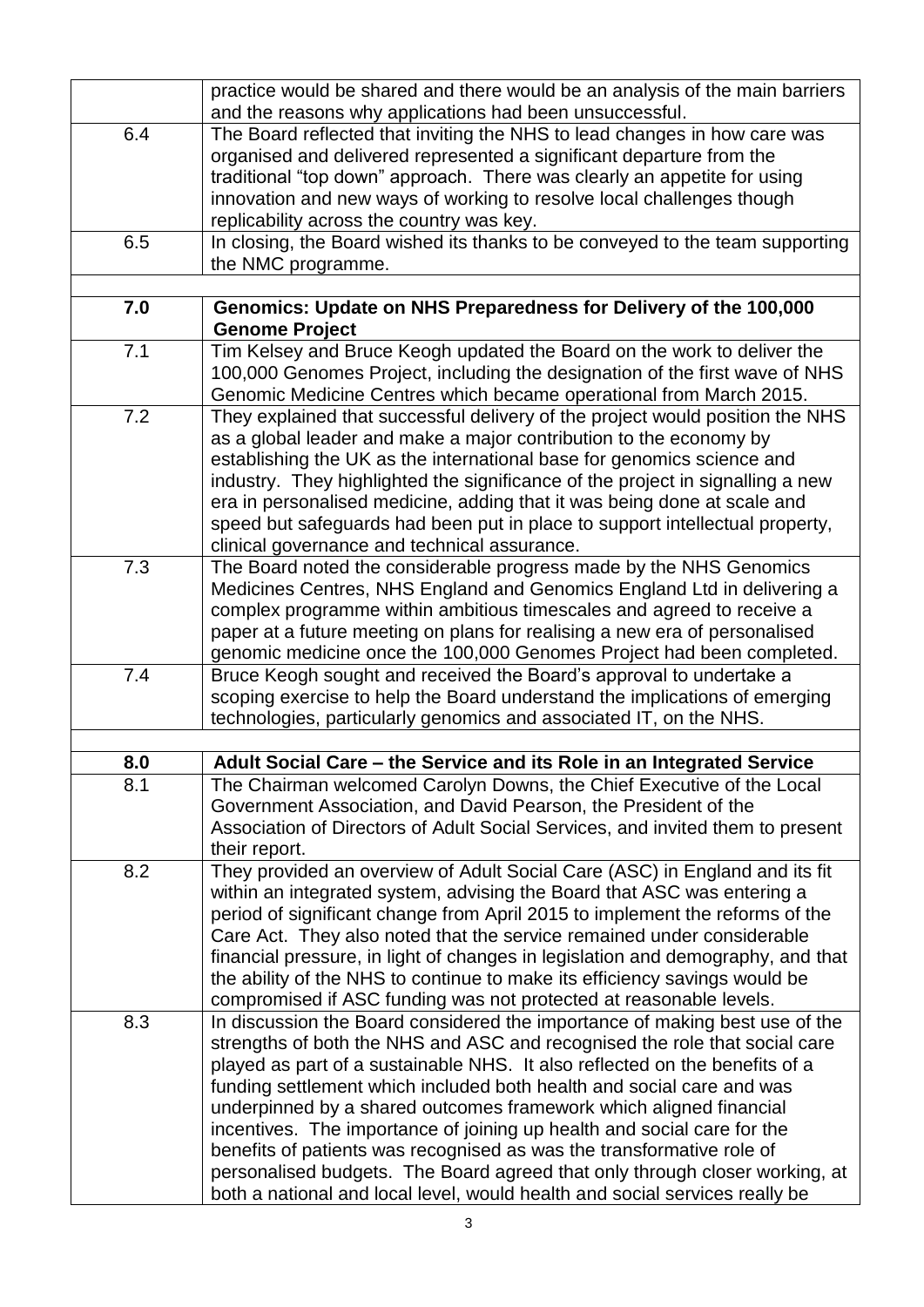|      | designed and delivered around each individual's needs.                             |  |
|------|------------------------------------------------------------------------------------|--|
| 8.4  | The Chairman thanked Carolyn Downs and David Pearson for attending the             |  |
|      | Board meeting and stimulating such an informative discussion, confirming           |  |
|      | that NHS England was committed to continued closer working. The Board              |  |
|      | also invited a future discussion on children's social services.                    |  |
|      |                                                                                    |  |
|      | The Board meeting was adjourned for 15 minutes.                                    |  |
|      |                                                                                    |  |
| 9.0  | Digital Health Services by 2020: Delivering Interoperability at Point of           |  |
|      | Care to Support Safe, Effective, Efficient and High Quality Care                   |  |
| 9.1  | Tim Kelsey updated the Board on the progress being made to implement               |  |
|      | digital standards across the NHS which underpinned the delivery of the goals       |  |
|      | outlined in the Five Year Forward View and the National Information Board          |  |
|      | Framework - "Personalised Health and Care 2020". He explained that,                |  |
|      | subject to the Board's approval, a public consultation would begin with the        |  |
|      | health and care sector on the proposals contained within the paper.                |  |
| 9.2  | The Board welcomed the adoption of digital standards across the NHS -              |  |
|      | particularly for the benefits it would provide to patients in having access to     |  |
|      | and control over their records. It emphasised the need to strive for the           |  |
|      | highest standards of digital security and encouraged patients to lead the          |  |
|      | change by demanding access to information at the point of care (perhaps            |  |
|      | through the development of mobile apps).                                           |  |
| 9.3  | In summary, the Board:                                                             |  |
|      | ratified the current approach to the implementation of digital standards<br>i.     |  |
|      | as mainstream health and care commissioning requirements                           |  |
|      | approved the current priority list of digital standards for 2015/16 and<br>ii.     |  |
|      | supported the future priorities in the digital standards pipeline for<br>2016-2018 |  |
|      | confirmed its support to use all available commissioning levers in<br>iii.         |  |
|      | 2015/16 to help secure comprehensive adoption of digital standards by              |  |
|      | the publicly funded NHS and care sector.                                           |  |
|      |                                                                                    |  |
| 10.0 | <b>NHS Performance Report</b>                                                      |  |
| 10.1 | In setting out the findings of the report, Barbara Hakin reminded the Board        |  |
|      | that the majority of A&E patients were seen within four hours and the median       |  |
|      | waiting time was only 50 minutes. She also noted:                                  |  |
|      | two million more A&E attendances than five years ago                               |  |
|      | more than a quarter of a million more emergency admissions than two                |  |
|      | years ago                                                                          |  |
|      | 33% more diagnostic tests than five years ago                                      |  |
|      | one million more operations and procedures than five years ago (half               |  |
|      | million more than two years ago).                                                  |  |
| 10.2 | She also advised that the NHS now sees around 320,000 outpatients per              |  |
|      | week and 150,000 planned care admissions and that 15% more Category A              |  |
|      | ambulances arrive on scene than two years ago (8% more than one year               |  |
|      | ago). There had also been an increase of 400% in NHS 111 calls since               |  |
|      | 2012, with 12.4m people using the NHS 111 in 2014 (though, in 2012, the            |  |
|      | NHS 111 service only covered about a tenth of England).                            |  |
| 10.3 | The Board received the report and were assured by the actions being taken          |  |
|      | to support NHS performance. It was also advised that further work was being        |  |
|      | undertaken by the Executive to better understand the reasons behind                |  |
|      | performance.                                                                       |  |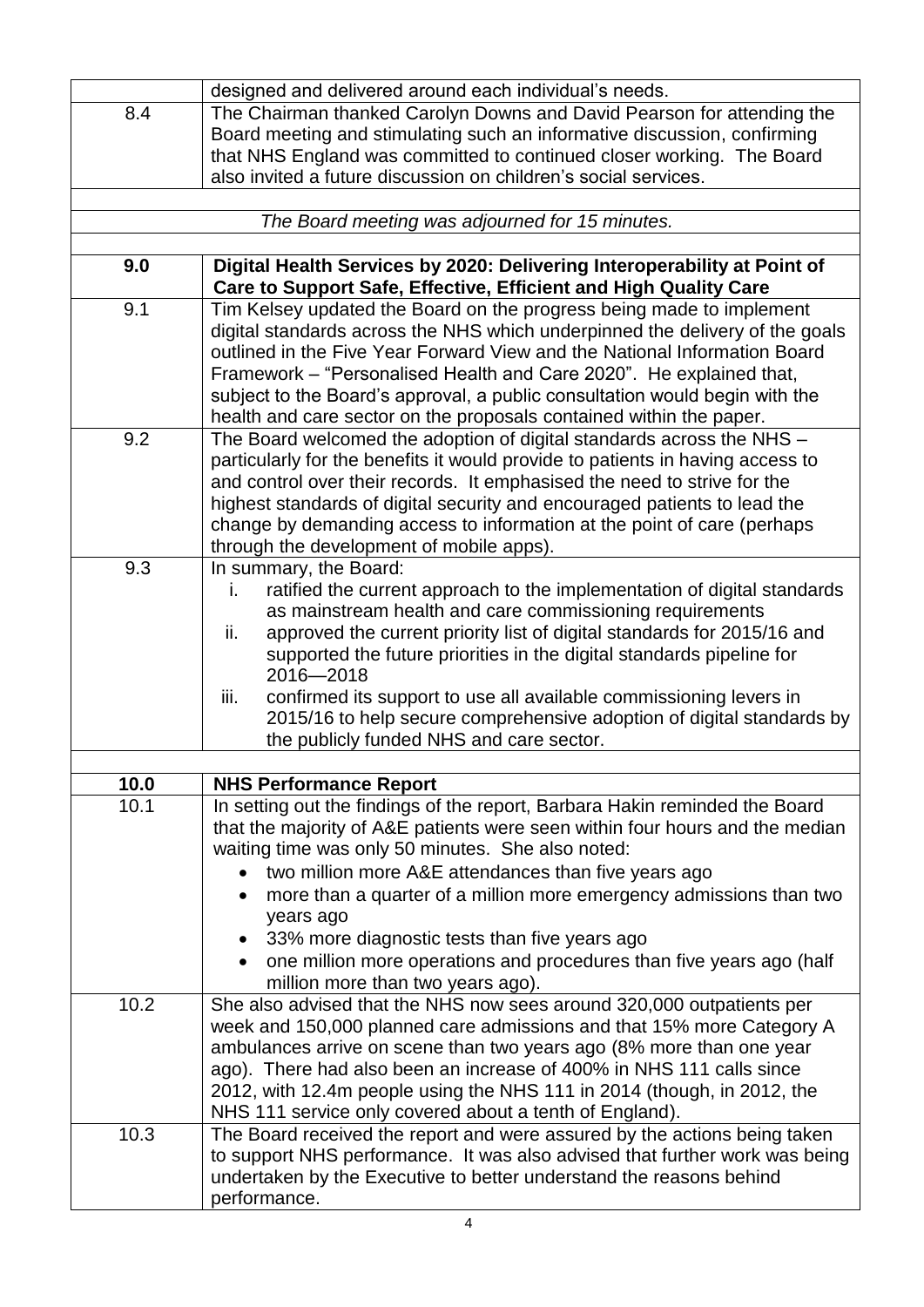| 11.0 | <b>Emergency Preparedness, Resilience and Response (EPRR)</b>                  |  |
|------|--------------------------------------------------------------------------------|--|
| 11.1 | Barbara Hakin introduced the report which updated the Board on NHS             |  |
|      | emergency preparedness, resilience and response (EPPR) in line with the        |  |
|      | statutory requirements placed upon NHS England by the Civil Contingencies      |  |
|      | Act (2004) and the Health and Social Care Act (2012). She said the report      |  |
|      | provided good assurance against NHS England's statutory responsibilities       |  |
|      | and would inform the Department of Health's position on EPPR.                  |  |
| 11.2 | The Board reflected that Ebola and industrial action by healthcare unions had  |  |
|      | been two major issues in 2014/15 and commended the work of the EPPR            |  |
|      | team.                                                                          |  |
|      |                                                                                |  |
| 12.0 | <b>NHS England Performance Report</b>                                          |  |
| 12.1 | The Board received the NHS England Performance Report which set out the        |  |
|      | organisation's performance against its 2014/15 Business Plan. The Board        |  |
|      | noted that risks to performance were reviewed monthly by the Executive.        |  |
|      |                                                                                |  |
| 13.0 | <b>Consolidated 2014/15 Financial Report (Month 10)</b>                        |  |
| 13.1 | The Chief Financial Officer updated the Board on the financial results for the |  |
|      | first ten months of 2014/15. He advised that the year-end forecast was a       |  |
|      | 0.2% overall underspend primarily driven by a slower pace of CCGs clearing     |  |
|      | legacy claims relating to continuing healthcare provision.                     |  |
| 13.2 | The Board received the report, noting that the financial position had been     |  |
|      | well-managed through the year though anticipated that 2015/16 would be         |  |
|      | more difficult.                                                                |  |
|      |                                                                                |  |
| 14.0 | <b>Reports from Board Committees</b>                                           |  |
| 14.1 | The reports from the meetings of the Investment Committee on 02.02.15 and      |  |
|      | 09.03.15 and the Audit & Risk Assurance Committee on 27.02.15 were taken       |  |
|      | as read.                                                                       |  |
|      |                                                                                |  |
| 14.2 | David Roberts, the Chairman of the Commissioning Committee, reported on        |  |
|      | the meeting which had taken place the day before (25.03.15) advising that      |  |
|      | the main areas of focus had been strategy, assurance, finance and quality.     |  |
|      | The Committee also reviewed the programmes for NMC and co-                     |  |
|      | commissioning as well as the commissioning arrangements under a new            |  |
|      | devolved approach in Manchester. In addition the Committee also approved       |  |
|      | the Commissioning Assurance Framework 2015/16, subject to minor                |  |
|      | changes, and also reviewed a new Commissioning Scorecard which was             |  |
|      | under development and on which views were being sought from CCGs.              |  |
|      |                                                                                |  |
| 15.0 | <b>Any Other Business</b>                                                      |  |
| 15.1 | There were no items of any other business and at 12:55 the Board resolved      |  |
|      | to exclude representatives of the media and members of the public from the     |  |
|      | remainder of the meeting (due to the confidential nature of the business to be |  |
|      | transacted).                                                                   |  |
|      |                                                                                |  |
|      |                                                                                |  |
|      | Date of Next Meeting: Thursday 28 May 2015, London                             |  |
|      |                                                                                |  |

| Agreed as an accurate record of the meeting |  |
|---------------------------------------------|--|
| Date:                                       |  |
|                                             |  |